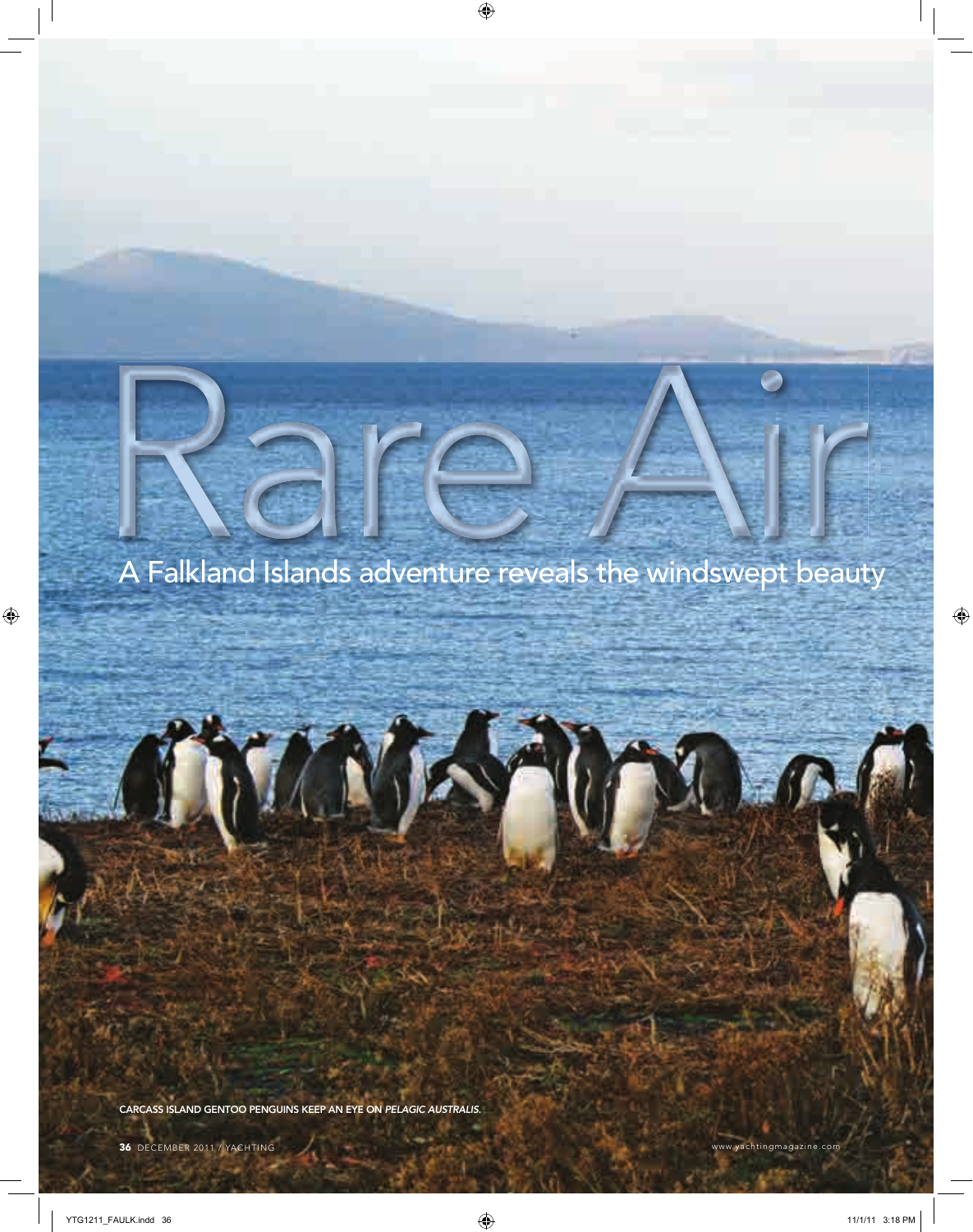of a place more English than England — and penguins galore! STORY AND PHOTOGRAPHY BY MARY SOUTH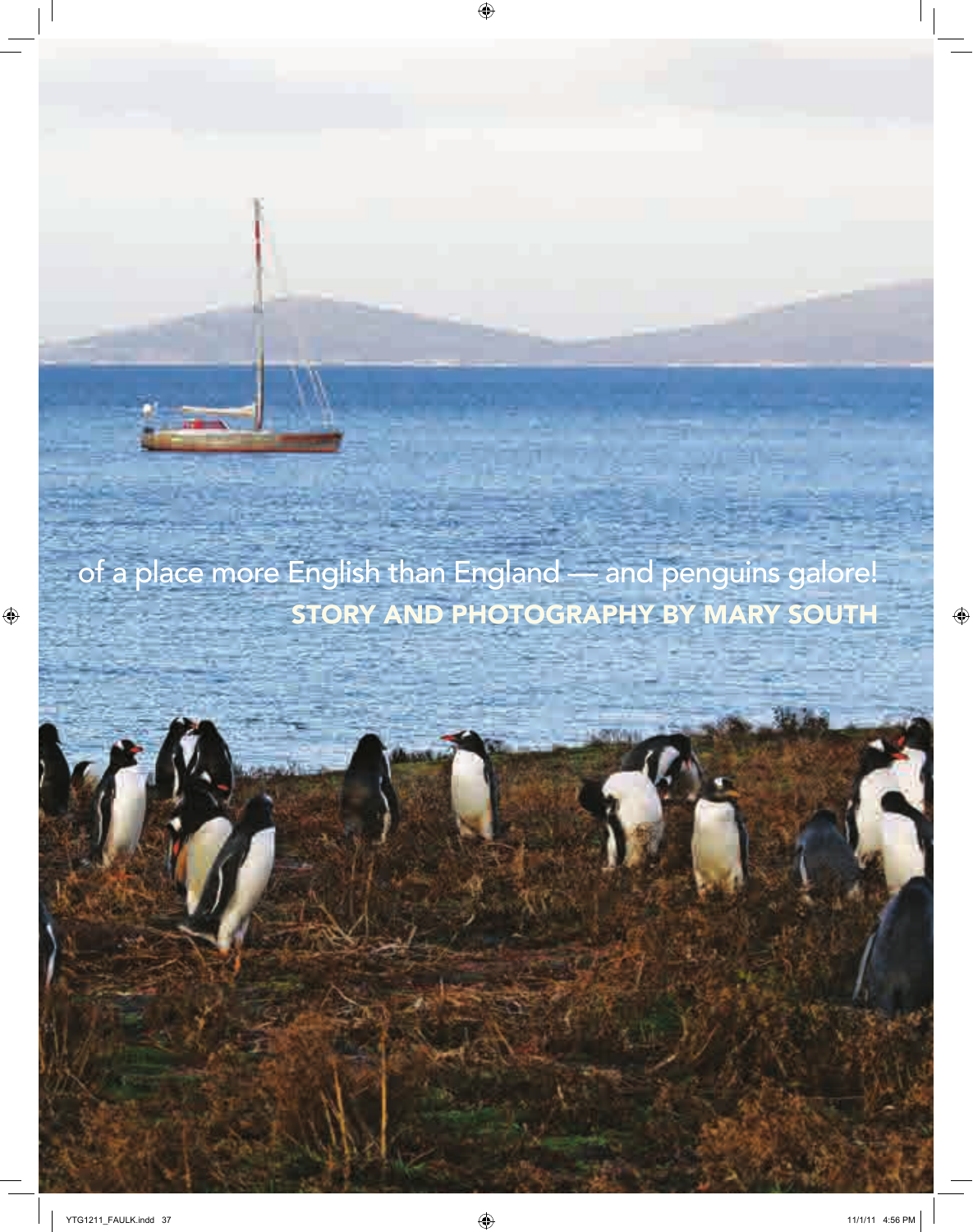Of the two possible views of Cape Horn — one as you approach the foreboding headland that for centuries marked the end of the world and an almost certain battle with raging winds and seas, and one as you watch it disappear in your wake after rounding it — it's fair to say that the latter is more cherished by the wise.

## But I didn't feel that way.

I was aboard *Pelagic Australis*, the 74-foot aluminum expedition sailboat owned by famed ocean racer Skip Novak. We had not yet reached the middle of a four-week delivery trip from Puerto Williams, Chile, to Buenos Aires, Argentina, yet it was hard not to think that we had just passed the (literal!) pinnacle of our voyage. Ahead lay about 500 miles of ocean passage and sea watches of six hours on, six hours off during daylight, followed by four hours on, four hours off, four hours on in a 24-hour period. The plan was three or four days of sailing to the Falkland Islands, passing through the infamous currents of the Strait of Le Maire, which runs between the tip of Tierra del Fuego and Isla de los Estados. Then a few days in Stanley on East Falkland to reprovision and a little leisurely exploration of some of the small islands off the coast of West Stanley before sailing on to Buenos Aires.

We had a stunning sunset in the evening and passed through the strait that night with surprising ease. On the other side though, the beating began. It wasn't anything compared with what it might have been, but we had about three days of 30 to 35-knot winds on a northeast course and a sea state that slammed us around a bit. Low on solid sleep, it becomes harder to wake up for that 0200 watch, bracing yourself to time your exit from the berth with the next roll of the boat, and trying to wriggle into multiple layers in the dark as the boat pitches and your bunkmate snores. The pilothouse aboard *Pelagic Australis*  is well-designed, with benches to port and starboard and good visibility, so we took turns wedging ourselves into the seats or snuggled in under the cockpit's hardtop watching the stars and the glowing wake while we waited for a sail change. One night we scurried to the foredeck to add a third reef to the mainsail in 30 knots, with every wave sending a spray of frigid water over us. I was aware, even then, that though it was cold and wet and dark and should be miserable, it was exciting. Its exclusiveness, the rarity of the experience, countered the discomfort and was a mighty aid in denial. The upshot was, I loved it — though, if I am honest, probably not as much as I now remember loving it.

Nonetheless, we were all happy to tie up in Port Stanley. First stop was the Seamen's Mission for laundry and e-mail home. The following day, a few of us took a tour around East Stanley by Land Rover.

The Falkland Islands is a self-governing U.K. territory, though the legitimacy of that claim has been disputed by Argentina since

THE UNION JACK FLIES FORLORNLY ABOVE THE BRITISH SOLDIERS' GRAVEYARD (TOP); HORSING AROUND BEFORE CAPE HORN "PHOTO OPS."



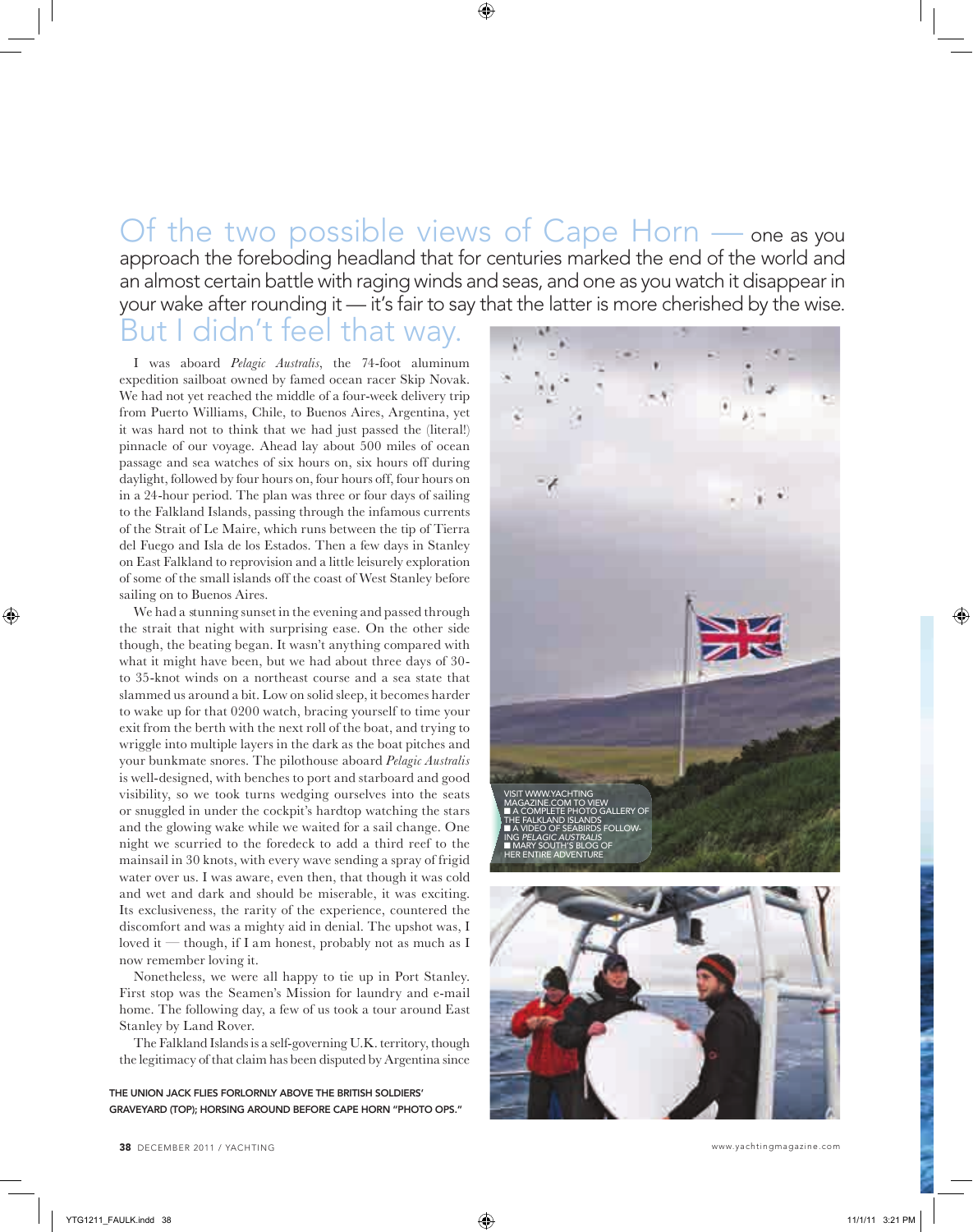1833. Beautiful in a desolate way, the Falklands are home to a mere 3,000 people, including a large population of British soldiers. Most people live in Stanley, but there are dozens of other tiny settlements scattered throughout East and West Falkland and its 677 smaller islands.

This part of the world is best known for its moment on the world stage in 1982 when the Falkland Islands War was fought. Nine hundred and seven people were



killed over the 74-day struggle  $-649$  Argentinian soldiers, 255 British soldiers and three civilians. Tensions between the two countries have never really eased and now hover above the discovery of vast reserves of offshore oil like a dangling match. But the question of whom the Falklands belong to is not so easy to determine. It's been said that the Falklands are more British than England, and it certainly feels that way. Land Rovers are the most popular method of transportation; fields are full of sheep; Port Stanley is dotted with pubs, red telephone boxes, churches and a n eatness that's particularly English. And the people who live here want to remain citizens of the crown.

The landscape is gorgeous: rolling green fields, peppered with large patches of rocks and boulders, trail down to meet vast

DAVE NORTON

DAVE NORTON

sweeps of southern ocean. The Falklands are one of those places with a special light. While I was there, the air seemed constantly charged with a golden glow  $-$  the kind of air that suggests a rainbow might appear at a ny moment. This wild, isolated beauty adds to the sense of a place that's haunted. The mangled skeleton of a downed Chinook helicopter still lies in a windswept field. At the British and Argentinian graveyards, birds wheel overhead in a gray sky, the ocean laps at the nearby shore, and rows of well-tended but lonely gravestones commemorate the

THOUGH WE DIDN'T SEE A SINGLE BOAT IN OUR MANY DAYS AT SEA, WE DID ATTRACT ALBATROSSES, STORM PETRELS AND OTHER BIRDS.

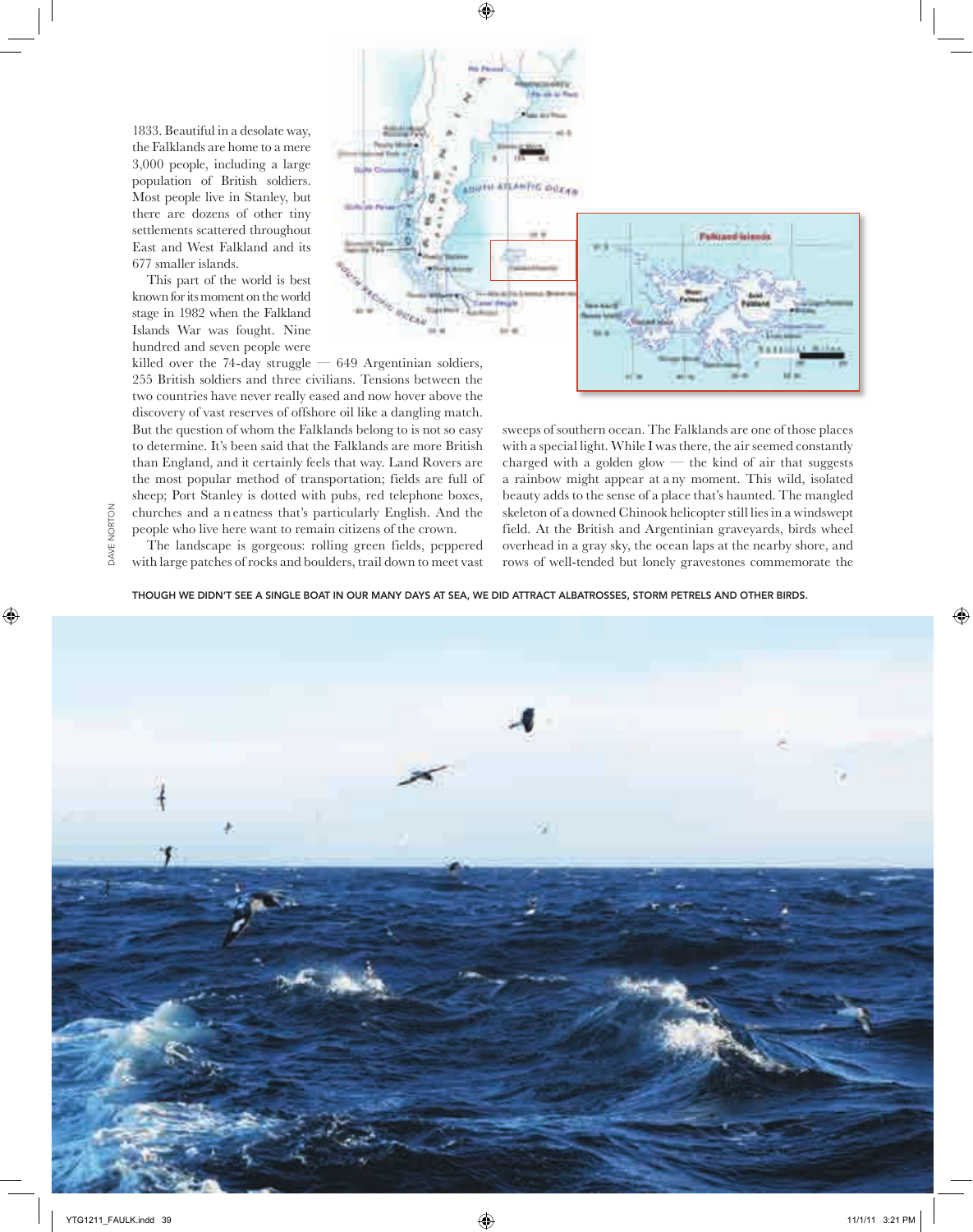dinner ashore and several beers at The Globe Tavern, *Pelagic Australis* sailed out of Blanco Bay and north before heading down the coast of West Falkland. The trip was rough, with sustained winds of 37 knots for hours. A gust put out the stove and filled the boat with diesel fumes, and the combination of heaving

decks and cold smoky air didn't soothe the stomach. Several good sailors were seasick — I had a patch on and spent a lot of time on deck, gulping fresh air, and couldn't sleep a wink. At daybreak, I finally took a nap and woke as we dropped anchor off Carcass Island.

The water was flat now and we could see the shoreline, dotted with gentoo penguins hundreds of them waddled along the beach and across the fields. We launched the dinghy to go ashore and then spent hours standing and observing as the penguins played, groomed, dove from the rocks and bickered with one another.

I had never considered penguins especially adorable but I could not get over how insanely wonderful they were up close. These guys were plump and shiny, their feathers shimmered with iridescence, and they were remarkably unafraid of us. The one pictured at l eft approached to within three feet of me and I had a h eart-to-heart with him about coming

back to Brooklyn. He seemed intrigued, but real love makes sacrifices and I knew he would be happier on Carcass Island. Sigh. I think of him often and very fondly.

The Falklands are a paradise for nature lovers and photographers. Approximately 300 miles off the coast of South America, due east of Rio Gallegos, Argentina, their remoteness and isolation have fostered astounding flora and fauna. Sea lions, striated caracaras and rockhopper and gentoo penguins are the wildlife stars, but there is so much more for the curious to spot.

About 10 pleasure boats visit the Falkland Islands each year (though they now receive cruise ships fairly regularly.) If you can take the time to cruise here, you will experience a rare treat and a warm welcome. Provision well before leaving Port Stanley, though there are occasional farms along the shores that can replenish your stores of fresh vegetables and eggs. The weather can change rapidly and without warning, but there are many protected anchorages. Just keep one eye on the forecast and one on a chart. The climate is temperate with frequent, strong westerlies. During westerlies, beware of willywaws — violent gusts of wind that rush down the hillsides, felt in the lee of the islands. Summer winds are more northerly, and gales tend to come in from this direction, sometimes without warning.

Back aboard after our time with the penguins, we were distressed to see the latest GRIB files. Though we had planned to spend several days exploring the west coast, it looked like we would be taking a 30- to 40-knot northerly wind right on the nose all the way to Buenos Aires unless we got a head start on the coming weather system. We very reluctantly decided to haul the anchor early in the morning and get started on our 1,000-mile ocean passage.

Under way, we quickly settled back into our watch rotations, at first making 10 knots in a 25-knot wind and taking a northeasterly



#### DO IT!

#### Have the adventure of a lifetime.

Thanks to the Pelagic Australis team, you can explore the Beagle Channel, sail around Cape Horn and visit South Georgia Island or Antarctica too. Some offshore experience and good health are required - basic fitness and an adventurous spirit are recommended. Pelagic Australis is purpose-built for cruising southern oceans, and she is warm, dry and comfortable but not luxurious. But you can find comfort in your own home any old day. Gentoo penguins? I don't think so.

For more on any of Pelagic Australis' upcoming adventures and information on how you can charter Pelagic or Pelagic Australis and her experienced crew, visit www.pelagic.co.uk.

men who came to the Falklands but never left.

Our driver took us through Goose Green, a tiny settlement on the shore, dotted with a handful of houses and barns. Chickens and guinea hens wandered; a small shop was open for tea; it was hard to believe this was the site of fierce fighting during the war and that 64 soldiers lost their lives on this patch of earth.

After a few days in Port Stanley, which included a good